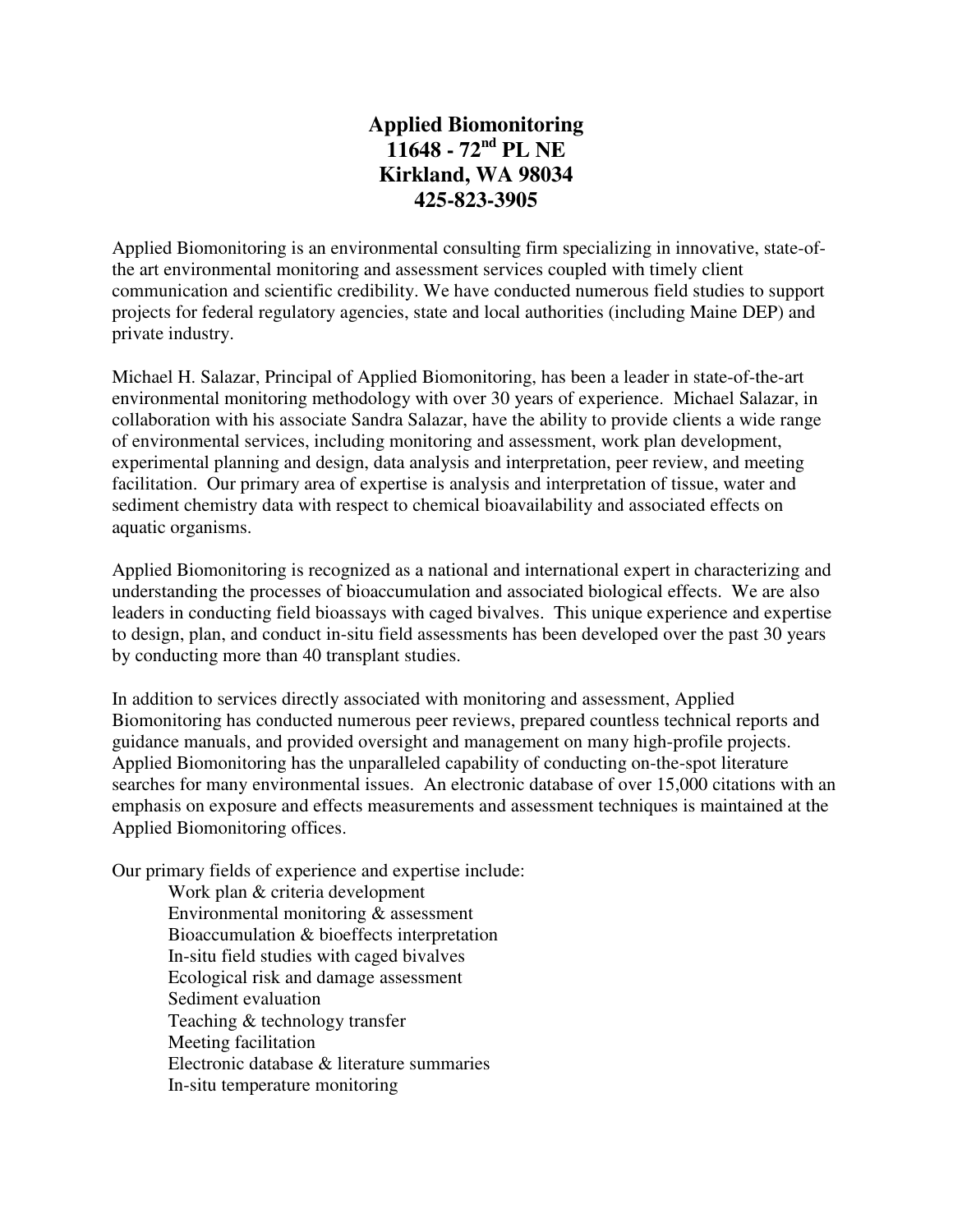## *Environmental Monitoring & Assessment*

Applied Biomonitoring has provided an extensive review of the EPA Region 10 Interim Sediment Quality Guidelines for tributyltin (TBT) and participated in a number of discussion groups to evaluate that document and is frequently contacted by the Seattle districts of EPA and the COE for technical guidance. We have been contracted by EPA to evaluate updates of Ambient Water Quality Criteria for TBT, cadmium, and copper, and contracted by Environment Canada to review two TBT assessment documents. As part of a project to evaluate the potential effects of ammonia for the City of Winnipeg using caged bivalves, Applied Biomonitoring conducted an intensive review of the EPA Ambient Water Quality Criteria for ammonia. Most recently, Applied Biomonitoring has focused on bivalve bioaccumulation, bioeffects, and pathways of exposure for metals. We have developed extensive working expertise on the relative differences in metal accumulation among various marine and freshwater mussel species.

## *Field Bioassays, Field Monitoring and Toxicity Testing*

Applied Biomonitoring is a recognized leader in the development of *in-situ* monitoring techniques that permit synoptic collection of chemical exposure and biological effects data. Since the first pilot study conducted in 1973, Mr. Salazar has conducted 60 transplant studies using 18 marine, estuarine, and freshwater bivalve species. Results of these studies have been used by the US Navy in their risk assessment for TBT, NOAA and the US EPA in their evaluations of Superfund sites in Puget Sound, Washington; Tampa, Florida, Sault Ste. Marie, Michigan, and the Sudbury River in Massachusetts, and most recently by the Washington State Department of Natural Resources for a programmatic evaluation of herring stocks in Puget Sound.

The *in-situ* transplant approach has become a well-established monitoring tool accepted by both industry and regulatory agencies. Both Mr. and Mrs. Salazar have developed the standard protocols for conducting field studies with caged bivalves. This extensively peer reviewed document appeared for the first time in American Society for Testing and Materials (ASTM) 2001 Annual Book of Standards. The methods have also been accepted by the American Public Health Association in their Standard Methods for the Examination of Water and Wastewater, and Environment Canada for monitoring pulp and paper and mining effluents. Applied Biomonitoring has worked with scientists at Environment Canada's St. Lawrence Center for the past 6 years to develop environmental monitoring and assessment systems for endocrine disrupting chemicals. Biomarkers have been developed to quantify estrogenic effects and a benthic cage was developed to assess long-term effects under environmentally realistic conditions.

## *Relevant Project List:*

- Lynn Lake Peer Review (2009)
- Duwamish River Mussel Study (2009)
- Motiva Oil Spill Assessment & Review (2006, 2007)
- Blanchard Seafood Study (2006)
- Puget Sound Naval Shipyard Caged Mussel Study (2005)
- Devil's Lake Canal Diversion (2005)
- Lynn Lake, Manitoba, Canada Caged Mussel Study (2004, 2005, 2009)